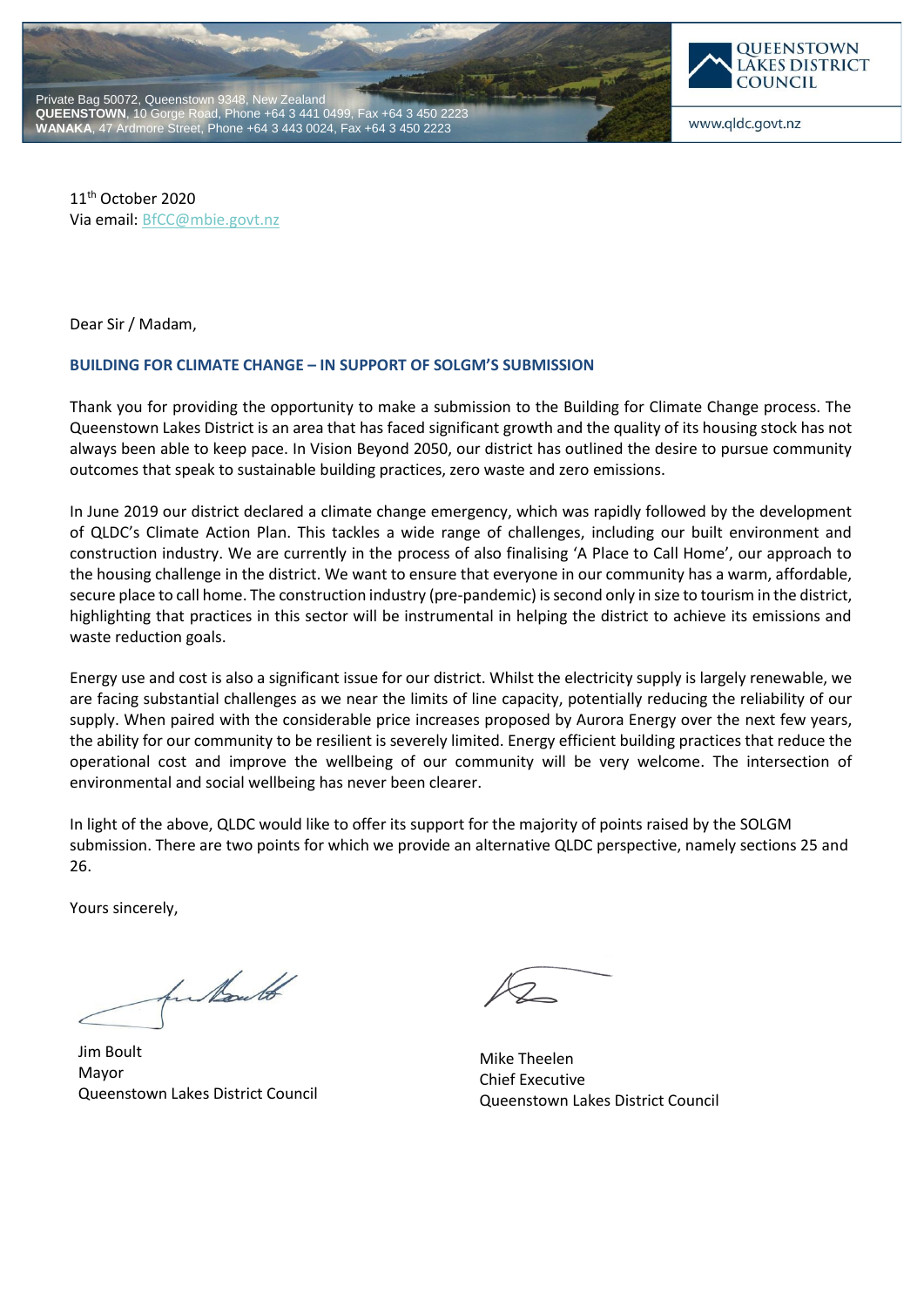## **QLDC ADDITIONAL COMMENT**

25. What measures, if any, do you think should be put in place to increase building material efficiency? (Select all that apply)

- $\boxtimes$  Update regulatory performance requirements to ensure they are appropriate
- ☒ Incentivise 'lean design'
- $\boxtimes$  Remove barriers to the reuse of construction materials
- $\boxtimes$  Other (please specify)

Construction and demolition (C&D) waste accounts for approximately 30 percent of the material sent to Victoria Flats landfill via the Queenstown Lakes District transfer stations. Recent analysis observed an average of 226 tonnes of construction and demolition waste being thrown away per week\*. A large portion of this material could have been diverted from landfill through the implementation of the following measures:

- 1. Refine existing regulatory building compliance frameworks to enable mandatory waste minimisation planning through the design, deconstruction and construction phases for new and redevelopment of buildings. There are a range of established tools, standards and services available to enable this including:
	- [Resource Efficiency in the Building and Related Industry \(REBRI\)](https://www.branz.co.nz/sustainable-building/reducing-building-waste/rebri/) resources and tools developed by Local Government, industry and the Building and Research Association of New Zealand (BRANZ).
	- [Infrastructure Sustainability Council of Australia \(ISCA\)](https://www.isca.org.au/) rating system for evaluating sustainability across the planning, design, construction and operational phases of infrastructure programs, projects, networks and assets.
	- [Green Star ratings](https://www.nzgbc.org.nz/GreenStar) developed by the New Zealand Green Building Council, an internationally recognised system of rating tools that supports stakeholders in the property and construction sectors to design, construct and operate projects in a more sustainable, efficient and productive way.
	- [Environmental Choice specifications](https://environmentalchoice.org.nz/our-news/latest-news/construction-and-demolition-waste-management-specification-goes-live/) developed by the New Zealand Ecolabelling Trust that assists waste collection providers and developers to track construction and demolition waste and its destinations.
- 2. Support central government's proposal to expand the waste levy to cover construction and demolition fills. Use revenue generated from the cost to dispose of construction waste to invest into an increase in construction waste recovery facilities across the country. Investment in community recovery and reuse facilities that stimulate local job opportunities and allow for localised processing and reuse of materials should be prioritised. Localised investment in resource recovery/reuse also presents an opportunity to reduce carbon emissions by minimising the need for raw/virgin materials and cartage of materials into or out of the district.
- 3. Review the use of materials that do not have an end of life pathway and move towards mandating materials that do not fit in a circular economy approach.
- 4. Mandate more durable building components and materials to reduce the frequency of their replacement. Windows, doors and building cladding are required by current building regulations to have a minimum life of 15 years, so this is the target for manufacturers of such products. If building components durability was increased to a minimum of 30 years they would be replaced half as often.